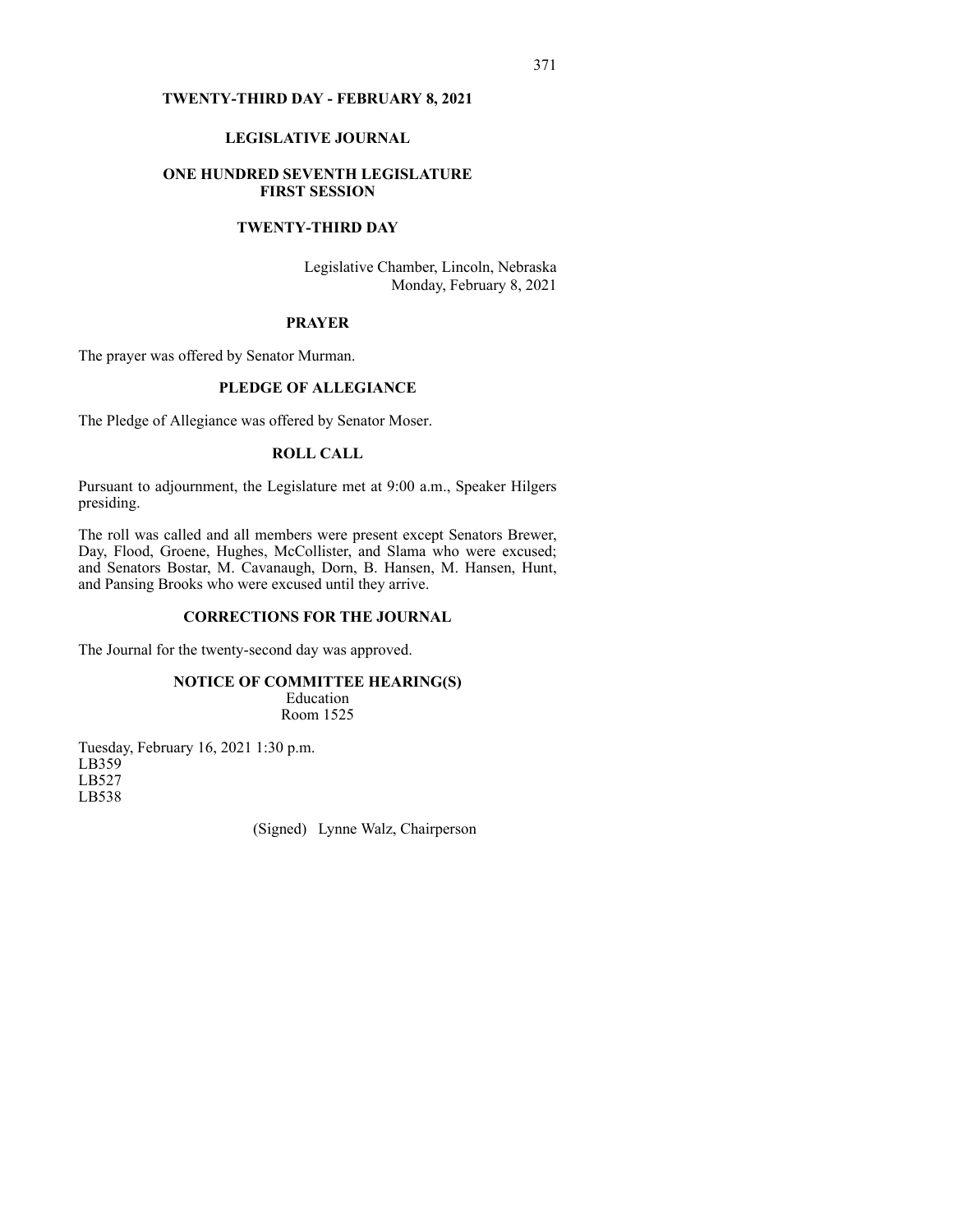# 372 LEGISLATIVE JOURNAL

Government, Military and Veterans Affairs Room 1507

Wednesday, February 17, 2021 9:30 a.m. LB76

Wednesday, February 17, 2021 1:30 p.m. LR3CA

Thursday, February 18, 2021 9:30 a.m. LB590 LB125 LB635

Thursday, February 18, 2021 1:30 p.m. LR24CA LB475 LB477

Friday, February 19, 2021 9:30 a.m. LB652

Friday, February 19, 2021 1:30 p.m. LB179

(Signed) Tom Brewer, Chairperson

Nebraska Retirement Systems Room 1525

Tuesday, February 16, 2021 12:00 p.m. LB586 (reschedule)

(Signed) Mark Kolterman, Chairperson

## **COMMITTEE REPORT(S)**

Government, Military and Veterans Affairs

**LEGISLATIVE BILL 35.** Placed on General File. **LEGISLATIVE BILL 93.** Placed on General File. **LEGISLATIVE BILL 94.** Placed on General File.

**LEGISLATIVE BILL 368.** Placed on General File with amendment. [AM66](https://www.nebraskalegislature.gov/FloorDocs/107/PDF/AM/AM66.pdf)

1 1. On page 2, strike beginning with the colon in line 17 through

2 "Assess" in line 18 and insert "assess"; in lines 21, 23, 26, and 29

3 strike "subdivision" and insert "subsection"; and in line 31 strike "; 4 and" and insert an underscored period.

5 2. On page 3, strike lines 1 and 2.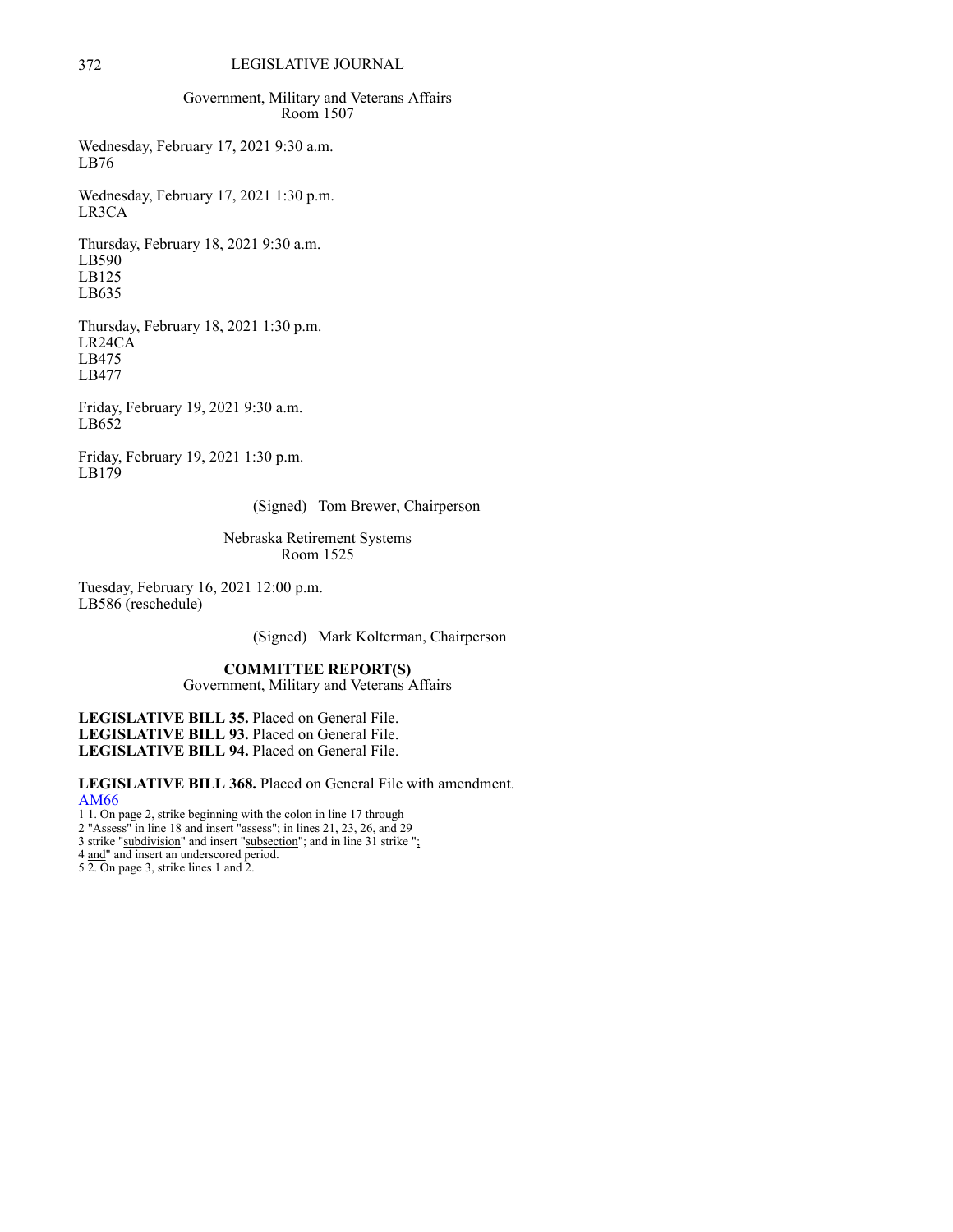#### **LEGISLATIVE BILL 369.** Placed on General File with amendment. [AM67](https://www.nebraskalegislature.gov/FloorDocs/107/PDF/AM/AM67.pdf)

1 1. On page 3, line 13, after the semicolon insert "and"; strike 2 lines 14 through 16; and in line 17 strike " $(c)$ " and insert " $(b)$ ".

#### (Signed) Tom Brewer, Chairperson

# **ATTORNEY GENERAL'S OPINION**

## Opinion 21‑001

- SUBJECT: Whether Initiative Measure 430, which permits the operation of "games of chance" only by authorized gaming operators within licensed racetrack enclosures "[n]otwithstanding any other provision of law," removes the authorization to conduct other forms of gaming which have been previously permitted (LB 580).
- REQUESTED BY: Senator Mike Moser Nebraska Legislature
- WRITTEN BY: Douglas J. Peterson, Attorney General L. Jay Bartel, Assistant Attorney General

#### **INTRODUCTION**

In November, Nebraska voters approved three initiative measures related to expanded gambling. Initiative Measure 429 amended Neb. Const. art. III, § 24, by adding a new subsection (5) permitting legislative authorization "of all forms of games of chance when such games of chance are conducted by authorized gaming operators within a licensed racetrack enclosure." Initiative Measure 430 enacted a statute (known as the "Nebraska Racetrack Gaming Act" or "NRGA"] permitting the operation of games of chance by authorized gaming operators within licensed racetrack enclosures. Initiative Measure 431 enacted a statute providing for the taxation of revenue generated by authorized gaming operators conducting games of chance at licensed racetrack locations, and the distribution of those tax revenues.

Section 2 of the NRGA provides that, "[n]otwithstanding any other provision of law, . . . the operation of games of chance is permitted only by authorized gaming operators within licensed racetrack enclosures." You have requested our opinion as to whether "the word 'only' in [this section] supersede[s] prior gambling legislation and in doing so remove[s] the authorization for other forms of gambling the conduct of which was previously lawfully authorized?" If we conclude this section has such effect, you ask how this impacts existing statutory exclusions from criminal liability for persons and entities continuing to conduct those forms of gambling. To address these concerns, you have introduced LB 580, which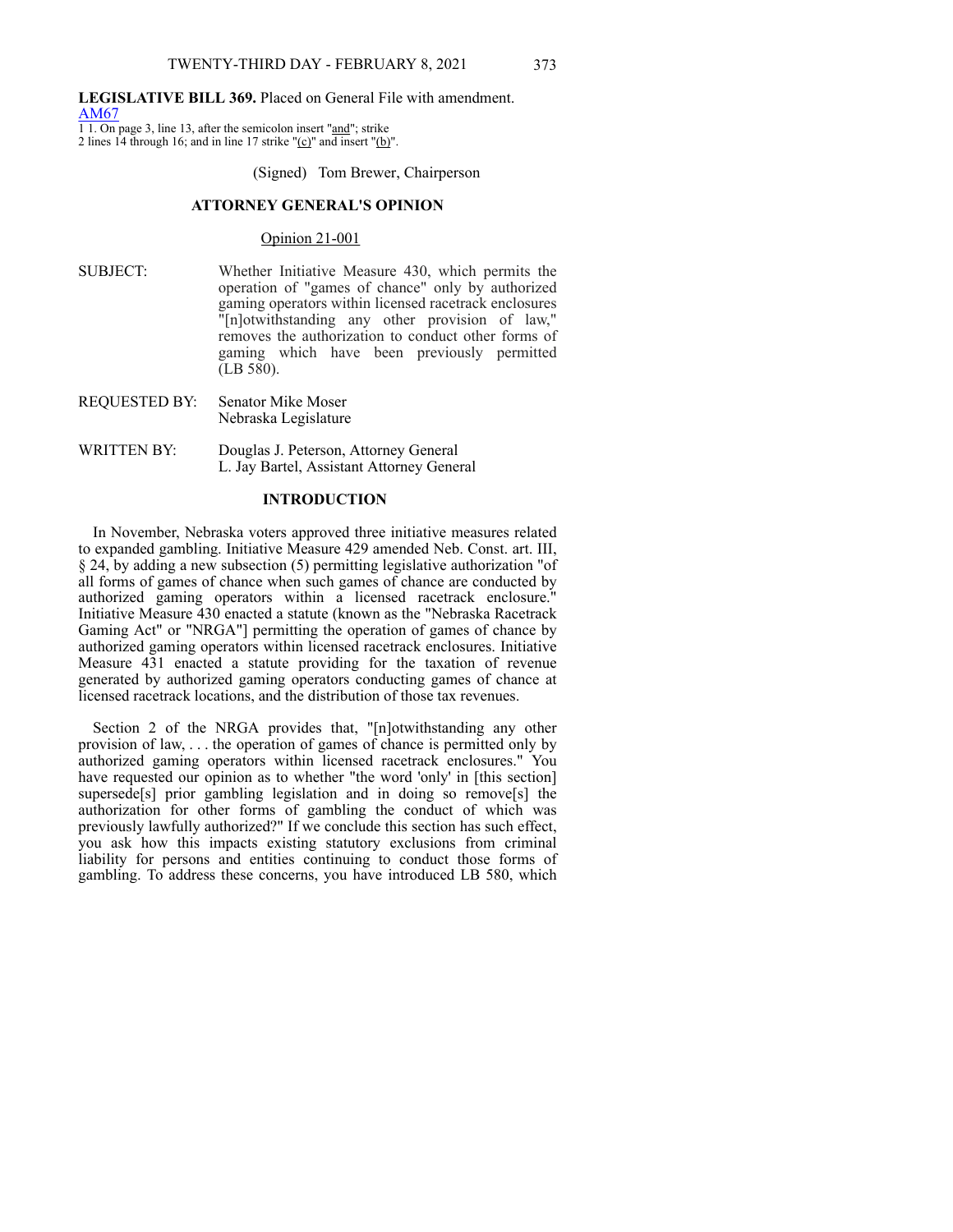proposes to remove the word "only" from section 2 of the NRGA. You further ask whether "removing the word 'only' make[s] table games permissible at other locations beyond 'licensed race track enclosures?'

#### **ANALYSIS**

#### **A. Relevant constitutional and statutory provisions.**

Neb. Const. art. III, § 24(1) provides:

Except as provided in this section, the Legislature shall not authorize any game of chance or any lottery or gift enterprise when the consideration for a chance to participate involves the payment of money for the purchase of property, services, or a chance or admission ticket or requires an expenditure of substantial effort or time. (emphasis added).

In *State ex rel. McNally v. Evnen*, 307 Neb. 103, 948 N.W.2d 463 (2020) ["*McNally*"], the Nebraska Supreme Court found that submission of Initiative Measures 429, 430, and 431 did not violate the "single subject" requirement in Neb. Const. art. III, § 2. Discussing the history of the enactment of exceptions to the constitutional prohibition against "any game of chance or any lottery or gift enterprise," a plurality of the Court stated:

Article III, § 24, of the Nebraska Constitution, which the Constitutional Initiative proposes to amend, begins: "[*e*]*xcept as provided in this section*, the Legislature shall not authorize any game of chance or any lottery ...." (Emphasis supplied.) This is an invitation to authorize expanded gambling by way of exceptions and, indeed, that has occurred. Both the people (through initiative) and the Legislature (by authorization) have accepted the invitation in art. III, § 24(1), to expand gambling. See art. III, § 24(2) through (4). Art. III, § 24, has been amended to include exceptions which permit, inter alia, wagering on horses at racetracks and, separately, lotteries. The proposed Constitutional Initiative exception accepts the constitutional offer to expand gambling and would permit games of chance at racetracks. *Id.* at 122‑23, 948 N.W.2d at 479 (plurality opinion).

In his concurring opinion, Justice Cassel similarly described Initiative Measure 429 as follows:

The primary purpose of the proposal is to provide another exception to the basic prohibition of games of chance, lotteries, and gift enterprises under article III, § 24(1). The detail of "where" is naturally and necessarily related to the "what." Expansion of gaming presumes some location. The racetrack limitation merely specifies the place. 307 Neb. at 135, 948 N.W.2d at 486 (Cassel, J., concurring).

As noted in *McNally*, exceptions to the general prohibition against legislation authorizing "any game of chance or any lottery or gift enterprise"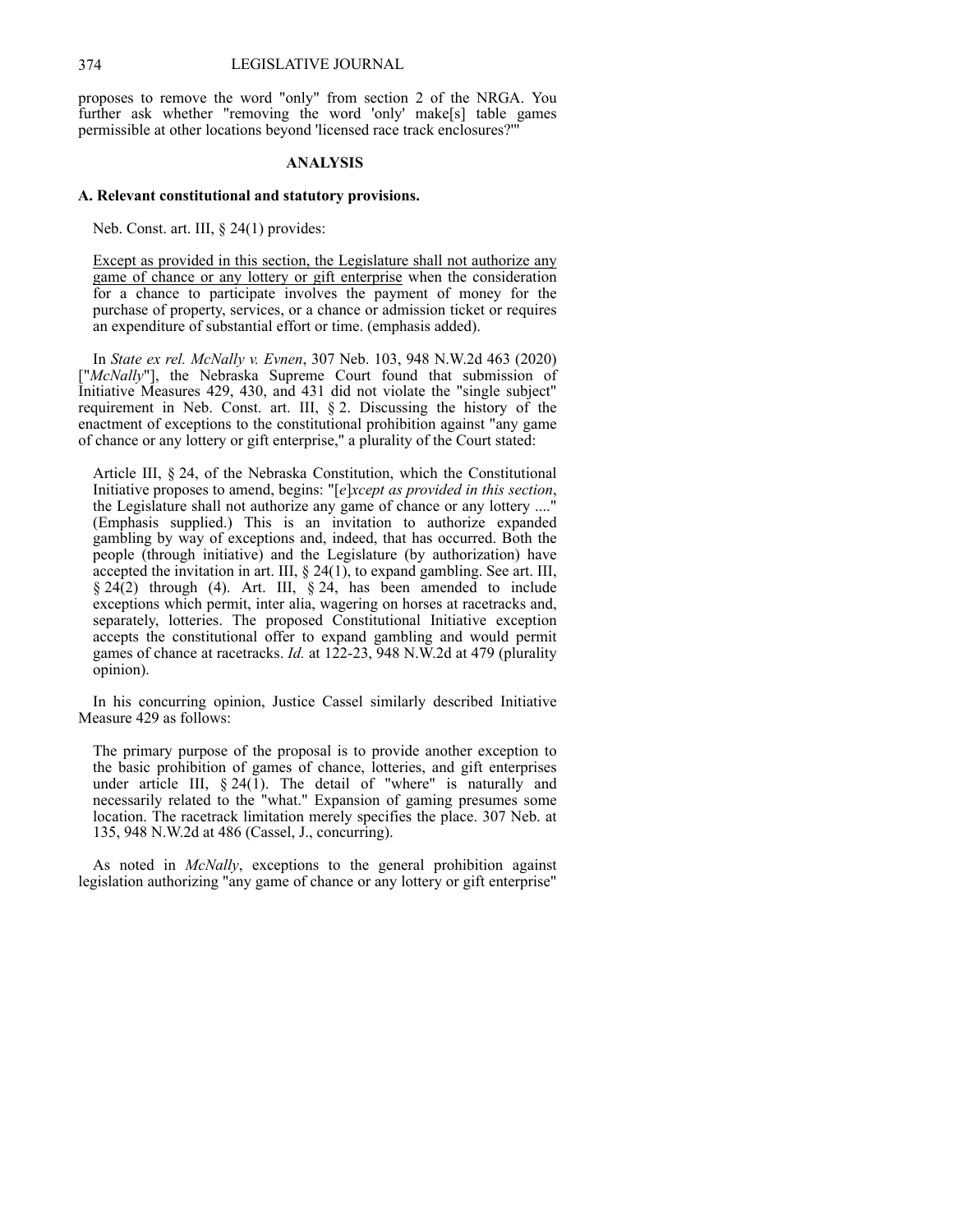have been made over the years by amendments to art. III, § 24, approved by the voters. One of those amendments, approved in 1968, allowed the Legislature to enact laws to authorize and regulate "lotteries, raffles, and gift enterprises which are intended solely as business promotions or the proceeds of which are to be used solely for charitable or community betterment purposes without profit to the promoter of such lotteries, raffles, or gift enterprises." Neb. Const. art. III, § 24 (Cum. Supp. 1969). Another amendment, approved in 1992, permitted the Legislature to authorize a state lottery. Neb. Const. art. III,  $\S$   $2\frac{4}{3}$  (Supp. 1993).<sup>1</sup> Subsection (2) of art. III, § 24, which reflects these amendments, currently provides:

The Legislature may authorize and regulate a state lottery pursuant to subsection (3) of this section and other lotteries, raffles, and gift enterprises which are intended solely as business promotions or the proceeds of which are to be used solely for charitable or community betterment purposes without profit to the promoter of such lotteries, raffles, or gift enterprises.

Consistent with these amendments, the Legislature has enacted laws authorizing the various forms of gaming permitted by the exceptions for the state lottery and "other lotteries, raffles, and gift enterprises" conducted for specified purposes. *See* Nebraska Pickle Card Lottery Act, Neb. Rev. Stat. §§ 9-301 to 9-356 (2012 and Cum. Supp. 2020); Nebraska Lottery and Raffle Act, Neb. Rev. Stat. §§ 9-401 to 9-437 (2012 and Cum. Supp. 2020); Nebraska Small Lottery and Raffle Act, Neb. Rev. Stat. §§ 9-501 to 9-513 (2012); Nebraska County and City Lottery Act, Neb. Rev. Stat. §§ 9-601 to 9‑653 (2012 and Cum. Supp. 2020); Gift Enterprises, Neb. Rev. Stat. § 9-701 (Cum. Supp. 2020); and the State Lottery Act, Neb. Rev. Stat. §§ 9‑801 to 9‑841 (2012 and Cum. Supp. 2020).<sup>2</sup> Prior to enactment of the NRGA, Neb. Rev. Stat. § 28-1113 (2016), part of the criminal statutes prohibiting gambling activities in Article 11 of Chapter 28, provided:

Nothing in this article shall be construed to:

(1) Apply to or prohibit wagering on the results of horseraces by the parimutuel or certificate method when conducted by licensees within the racetrack enclosure at licensed horserace meetings; or

(2) Prohibit or punish the conducting or participating in any bingo, lottery by the sale of pickle cards, lottery, raffle, or gift enterprise when conducted in accordance with the Nebraska Bingo Act, the Nebraska County and City Lottery Act, the Nebraska Lottery and Raffle Act, the Nebraska Pickle Card Lottery Act, the Nebraska Small Lottery and Raffle Act, the State Lottery Act, or section 9–701.

#### **B. The Constitution distinguishes games of chance from other forms of gaming.**

Subsection (1) of art. III,  $\S 24$ , prohibits "any game of chance or any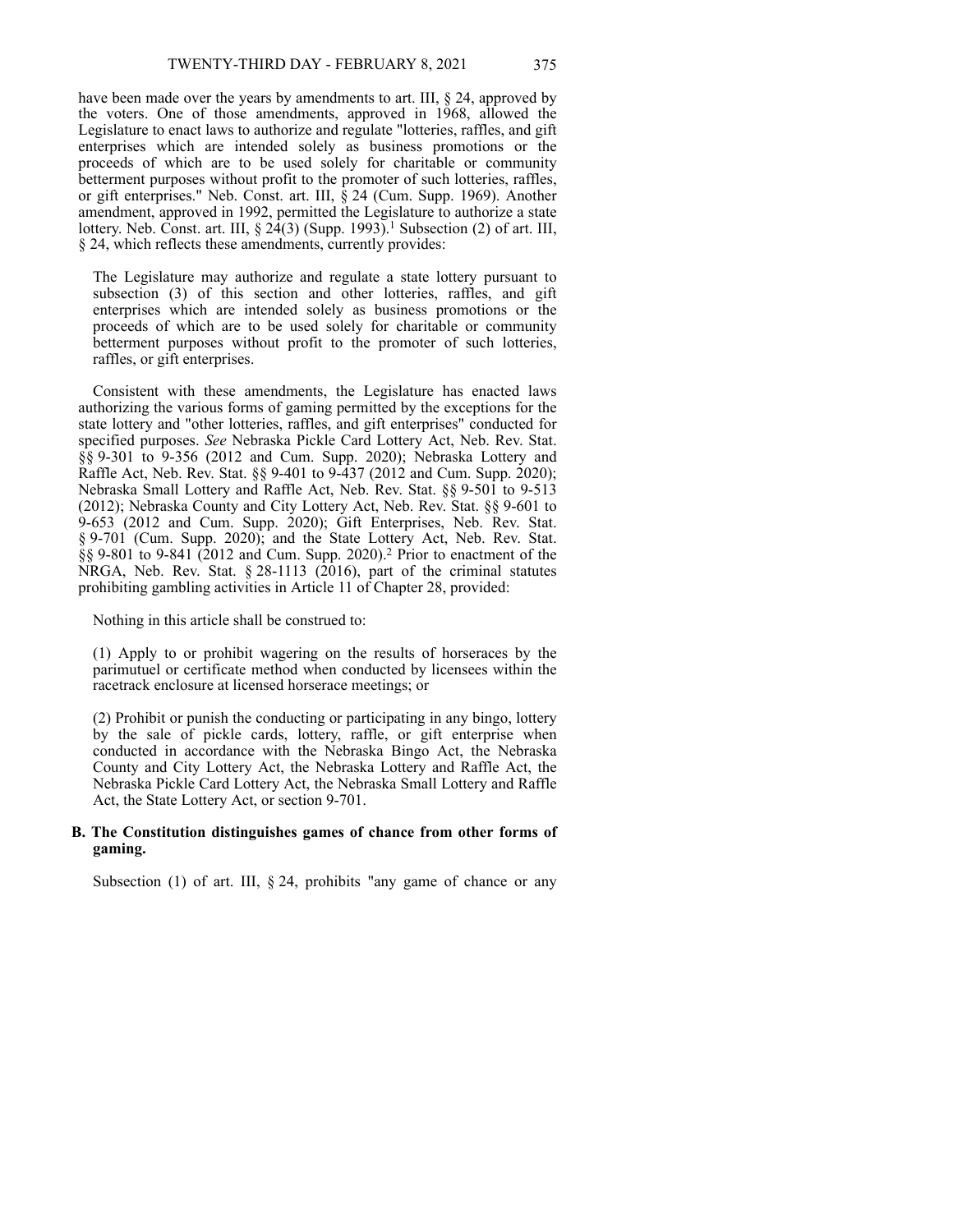lottery or gift enterprise" unless an exception is allowed in that section of the Constitution. As noted, exceptions have been carved out for parimutuel wagering on horse races, bingo conducted by qualified nonprofit associations, the state lottery, and lotteries, raffles and gift enterprises conducted for specified purposes. Initiative 429 added a new exception allowing games of chance when conducted by authorized gaming operators at licensed racetracks.

In Op. Att'y Gen. No. 95085 (Nov. 17, 1995), this office considered whether slot machines or other electronic gaming devices could be authorized as "lotteries" if operated for community betterment purposes. Recognizing that "games of chance" and "lotteries" both share the common elements of prize, chance, and consideration, we concluded that, if the term "lottery" in the Constitution was "construed to authorize any scheme involving the elements of prize, chance, and consideration, the prohibition against 'games of chance' would be rendered meaningless." *Id.* at 22. Thus, we concluded that, "in order to give effect to the separate recognition of 'games of chance' and 'lotteries' under art. III, § 24, the term 'games of chance' must be interpreted as a broad prohibition against gambling activities, and the term 'lotteries,' under the exception allowing such for community betterment purposes, must be interpreted in a narrower sense, as involving schemes in which tickets or tokens are distributed or sold and prize winners are either secretly predetermined or ultimately selected by some form of random drawing." *Id.* at 23.

"It is a fundamental principle of constitutional interpretation that each and every clause within a constitution has been inserted for a useful purpose." *Banks v. Heineman*, 286 Neb. 390, 398, 837 N.W.2d 70, 77‑78 (2013). A constitutional provision "must be construed as a whole, and no part will be rejected as meaningless or surplusage, if such can be avoided." *State ex rel. State Ry. Comm'n v. Ramsey*, 151 Neb. 333, 340‑41, 37 N.W.2d 502, 207 (1949). By using both the terms "game of chance" and "lottery" in art. III, § 24, the Constitution necessarily distinguishes these two forms of gaming. The terms "game of chance" and "lottery" in art. III, § 24, must be given separate and distinct meanings in order to give effect to both, and to avoid a construction rendering one of such terms as meaningless or surplusage.

## **C. The forms of gaming previously authorized under the specific exceptions in art. III, § 24, are distinct from the broad "games of chance" permitted by the passage of Initiative Measure 429.**

As noted above, the forms of gaming the Legislature has authorized under exceptions in art. III, § 24, include parimutuel wagering on horse races, bingo, lotteries (including a state lottery), raffles, and gift enterprises. There was no exception permitting legislative authorization of any "game of chance" prior to adoption of Initiative Measure 429.

The statutes authorizing these forms of gaming reflect their distinction from the broad term "games of chance." In particular, the various statutes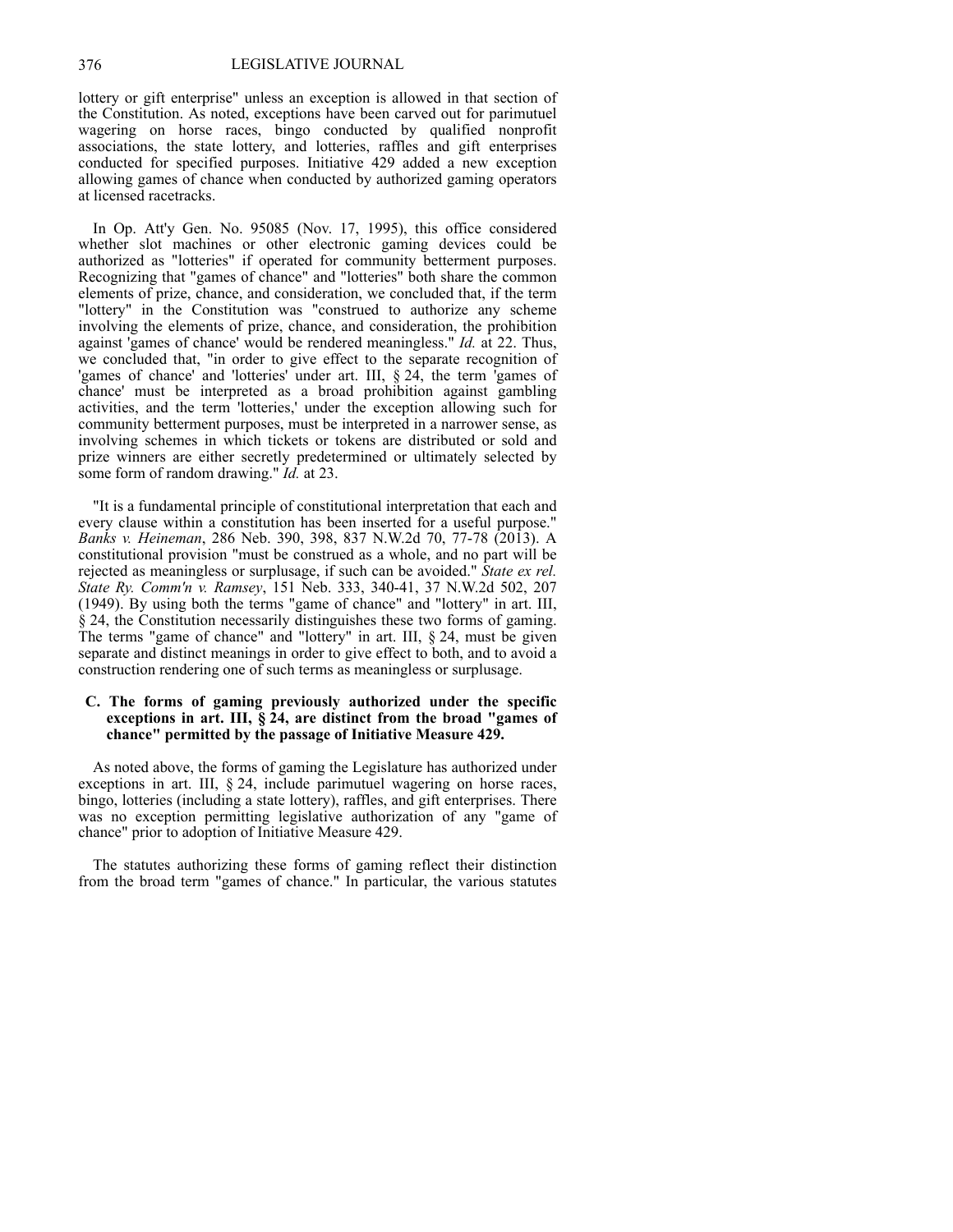pertaining to permissible "lotteries" are limited to schemes involving some form of tickets where winners are either predetermined or selected by random drawing. *See, e.g.*, Neb. Rev. Stat. §§ 9‑312 and 315 (2012); Neb. Rev. Stat. § 9‑411(1) (2012); Neb. Rev. Stat. § 9‑507(1) (2012); Neb. Rev. Stat. § 9-607(1)(c)(i)  $(2012)^3$ ; Neb. Rev. Stat. § 9-803(4)  $(2012)$ .

The Nebraska Supreme Court has recognized the distinction drawn by the Constitution between keno, a form of lottery authorized under the Nebraska County and City Lottery Act, and "games of chance." In *Stewart v. Advanced Gaming Technologies, Inc.*, 272 Neb. 471, 723 N.W.2d 65 (2006) ["*Stewart*"], the Court held a video keno initiative did not violate the resubmission clause in Neb. Const. art. III, § 2, because it proposed to amend statutes authorizing a lottery and was thus different from a prior measure proposing to allow games of chance at casinos. The Court noted the constitutional distinction between "games of chance" and "lotteries":

In deciding the resubmission issue, it is important to note that a distinction is made in article III, § 24, between a "game of chance" and a "lottery." In paragraph (1) of article III, § 24, "game of chance" and "lottery" are referred to as distinct activities that are generally prohibited. However, paragraphs (2) and (3) provide that a "lottery" may be authorized under certain conditions and with certain requirements. Lotteries have been authorized by the Legislature pursuant to certain statutes, including the Nebraska City and County Lottery Act [sic]. Keno in its traditional paper form has been authorized as a form of "lottery" under the Nebraska City and County Lottery Act [sic]. See § 9-607(1)(c)(ii). Whereas Initiative 417 proposed a constitutional amendment to permit the authorization of enactments by initiative permitting "games of chance" and Initiative 420 proposed a statutory amendment to authorize certain "games of chance," the Video Keno Initiative proposes to amend the statutory term "lottery" to authorize an additional method of playing keno. The Video Keno Initiative therefore has a fundamental theme of amending the types of legally authorized "lotteries," whereas the 2004 initiatives had a fundamental theme of expanding the types of constitutionally authorized "games of chance."

# 272 Neb. at 482, 723 N.W.2d at 74‑75.<sup>4</sup>

Consistent with *Stewart*, and our 1995 opinion, "lotteries" authorized by art. III, § 24, are not "games of chance" for purposes of art. III, § 24. The same would apply to the other exceptions authorizing gaming in the form of parimutuel wagering on horse races, bingo, raffles, and gift enterprises.

#### **D. Initiative Measure 429 did not alter the exceptions in art. III, 24, allowing forms of gaming other than "games of chance."**

Initiative Measure 429 amended Neb. Const. art. III, § 24, by adding a new subsection (5) permitting legislative authorization "of all forms of games of chance when such games of chance are conducted by authorized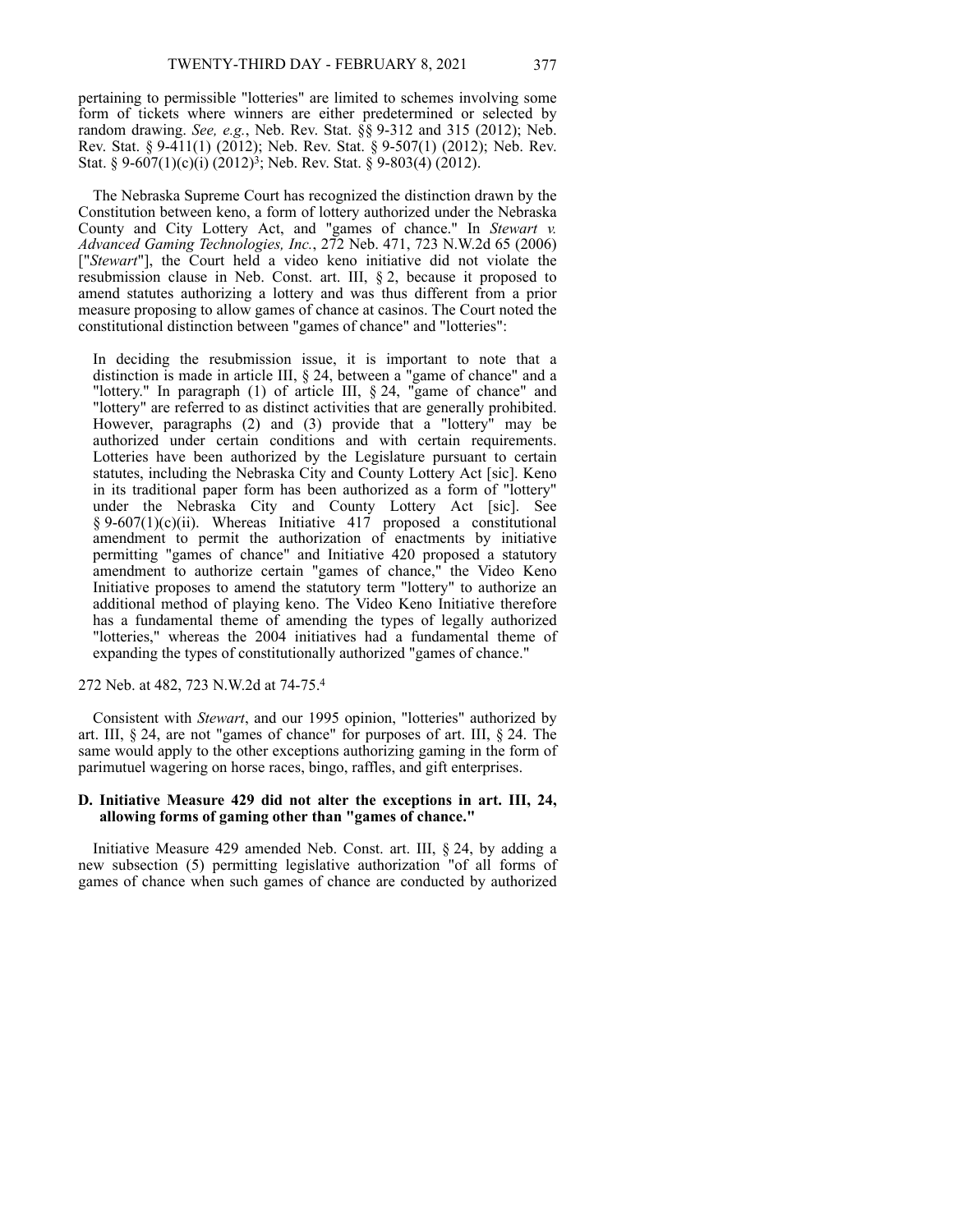#### 378 LEGISLATIVE JOURNAL

gaming operators within a licensed racetrack enclosure." The initiative did not alter or amend any of the language in art. III,  $\S$  24, permitting the Legislature to allow gaming in the form of parimutuel wagering on horse races, bingo, lotteries, raffles, and gift enterprises. As these are distinct forms of gaming for purposes of art. III, § 24, the authorization of "games of chance" at licensed racetracks under Initiative Measure 429 did not affect the constitutional authorization for these other forms of gaming or limit their conduct to racetracks.

#### **E. Initiative Measure 430 applies only to "games of chance" conducted by authorized operators at licensed racetracks as allowed by Initiative Measure 429.**

The NRGA, enacted by Initiative Measure 430, implements the constitutional amendment in Initiative Measure 429 by authorizing games of chance at licensed racetracks. Section 2 of the Initiative Measure 430 does so by providing:

Notwithstanding any other provision of law, and to the full extent permitted by the Constitution of Nebraska, including amendments to the Constitution of Nebraska adopted contemporaneously with the enactment of the Nebraska Racetrack Gaming Act, the operation of games of chance is permitted only by authorized operators within licensed racetrack enclosures as provided in the act.

For purposes of the NRGA, "[g]ame of chance means any game which has the elements of chance, prize, and consideration, including any wager on a slot machine, table game, counter game, or card game." Initiative Measure 430, § 3(3). "Game of chance does not include any game the operation of which is prohibited at a casino by federal law." *Id.*

Your initial question is whether the word "only" in § 2 of the NRGA "supersede[s] prior gambling legislation and in doing so remove[s] the authorization for other forms of gambling the conduct of which was previously lawfully authorized?" You express concern that, by permitting "games of chance" to be conducted "only" by authorized operators at licensed racetracks, "[n]otwithstanding any other provision of law", the NRGA takes away the prior authorization for gaming such as "the Nebraska State Lottery, City and County Lotteries, Pickle Card[s], Bingo, and business promotions."

In construing a statute, effect must be given to its purpose and intent "as ascertained from the entire language of the statute considered in its plain, ordinary, and popular sense." *Piska v. Nebraska Dep't of Social Services*, 252 Neb. 589, 594, 567 N.W.2d 544, 547 (1997). If possible, a statute should be construed to avoid "absurd, unconscionable, or unjust results." *In re Estate of Eickmeyer*, 262 Neb. 17, 22, 628 N.W.2d 246, 250 (2001).

Initiative Measure 429 created a specific exception allowing "games of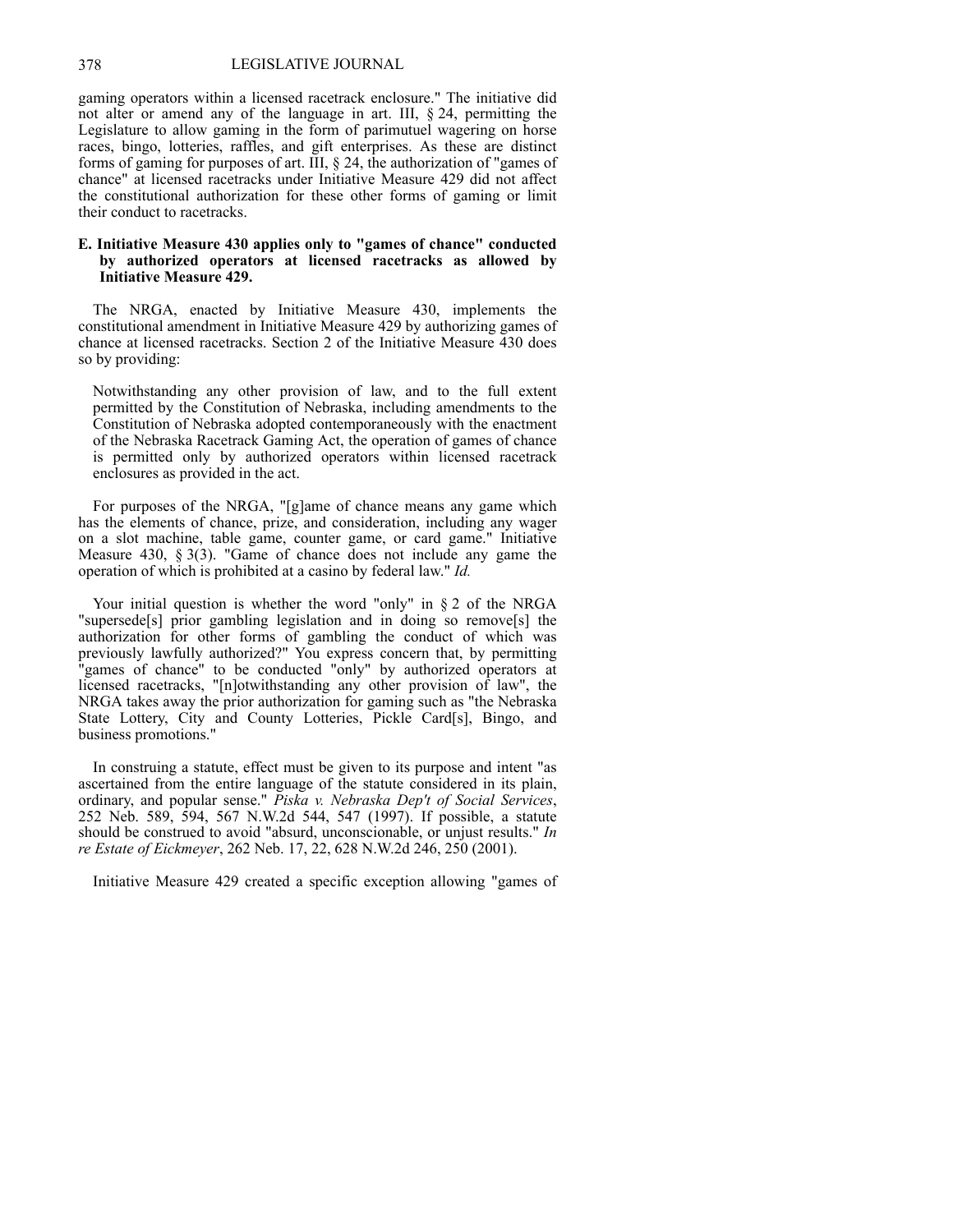chance" when conducted by authorized gaming operators within licensed racetrack enclosures. Initiative Measure 430 properly recognizes that the constitutional amendment allows "games of chance" to be conducted "only" by authorized operators within licensed racetrack enclosures. The plain meaning of Initiative Measure 430, § 2, is that, "[n]otwithstanding any other provision of law," "games of chance" are permitted only when conducted by authorized gaming operators within licensed racetrack enclosures. The Constitution has long distinguished between "games of chance" and other forms of gaming, such as parimutuel wagering on horse races, the state lottery, bingo, lotteries, raffles, and gift enterprises. Those other forms of gaming have been authorized under separate exceptions in art. III, § 24, none of which were altered by the passage of Initiative Measure 429. Construing Initiative Measure  $430, \, \,$ § 2, to impact forms of gaming previously allowed under different exceptions in art. III, § 24, is inconsistent with the limited authorization of "games of chance" at licensed racetrack enclosures under the initiative measures, and would lead to an absurd and unjust result.

Further, examination of the NRGA in its entirety reveals no intent to affect the conduct of other forms of gaming. Sections 8 to 10 amended several criminal statutes relating to gambling which exclude from their operation activities under "the Nebraska County and City Lottery Act, the Nebraska Lottery and Raffle Act, the Nebraska Pickle Card Lottery Act, the Nebraska Small Lottery and Raffle Act, the State Lottery Act, or section 9‑701" [Gift Enterprises]. The amendments add activities under "the Nebraska Racetrack Gaming Act" to the list of gaming excluded from the criminal statutes. Section 8(1) (Definition of advancing gambling activity); Section 8(4) (Definition of engaging in gambling); Section 9 (Possession of gambling records). Also, "game of chance" is added to the list of permissible activities when conducted under the NRGA. Section 8(4)(d) (Definition of engaging in gambling); Section 8(5) (Definition of gambling device). Further, Section 10 retains the language in Neb. Rev. Stat. § 28-1113 providing:

Nothing in this article shall be construed to:

(1) Apply to or prohibit wagering on the results of horseraces by the parimutuel or certificate method when conducted by licensees within the racetrack enclosure at licensed horserace meetings;

(2) Prohibit or punish the conducting or participating in any bingo, lottery by the sale of pickle cards, lottery, raffle, or gift enterprise when conducted in accordance with the Nebraska Bingo Act, the Nebraska County and City Lottery Act, the Nebraska Lottery and Raffle Act, the Nebraska Pickle Card Lottery Act, the Nebraska Small Lottery and Raffle Act, the State Lottery Act, or section 9–701.

Section 10 adds a new subsection (3) stating the article also does not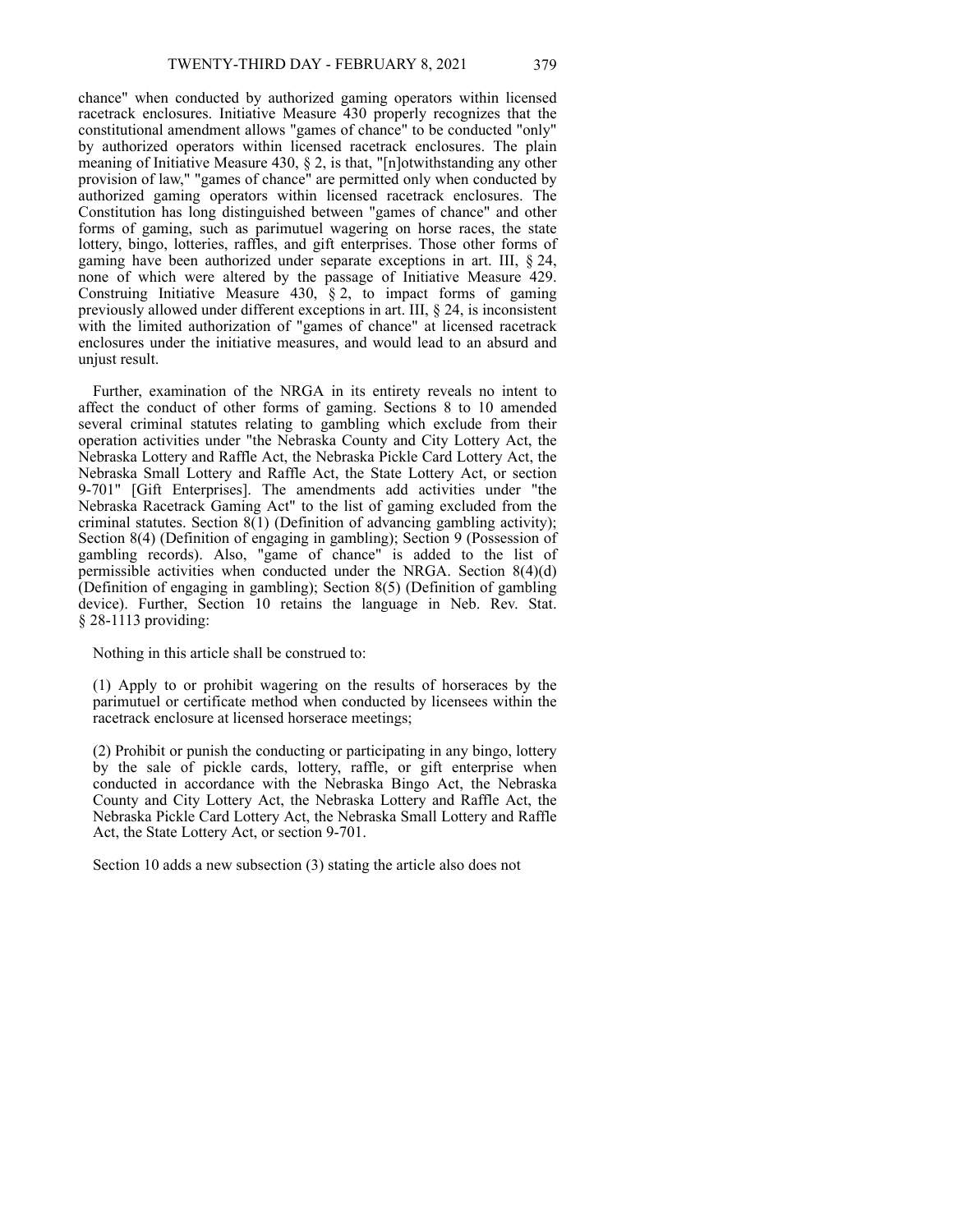#### 380 LEGISLATIVE JOURNAL

[a]pply to or prohibit the operation of games of chance, whether using a gambling device or otherwise, by authorized gaming operators within licensed racetrack enclosures or the participation or playing of such games of chance, whether participated in or played using a gambling device or otherwise, by individuals twenty‑one years of age or older within licensed racetrack enclosures as provided in the Nebraska Racetrack Gaming Act.

Statutes relating to the same subject matter are construed together "so as to maintain a consistent and sensible scheme." *Japp v. Papio‑Missouri River Natural Resources Dist.*, 271 Neb. 968, 973, 716 N.W.2d 707, 711 (2006). Construing the related provisions of the NRGA together, the initiative recognizes the distinction between its authorization of "games of chance" permitted only when conducted by authorized operators within licensed racetrack enclosures, and the other forms of gaming authorized under separate exceptions in art. III, 24, which the Legislature has permitted by statute.

Moreover, "[r]epeals by implication are not favored." *State v. Thompson,* 294 Neb. 197, 202, 881 N.W.2d 609, 613 (2016). "A statute will not be considered repealed by implication unless the repugnancy between the new provision and the former statute is plain and unavoidable." *Id.* "In determining whether the new enactment is repugnant, we look at the new enactment for any indication of an evident legislative intent to repeal the former statute." *Id.* Construing Measure 430 to remove the statutory authority to conduct other forms of gaming previously permitted would, in effect, amount to a repeal of those statutes by implication. Such a construction is unwarranted, as Measure 430 does not indicate an intent to affect any existing law permitting forms of gaming previously authorized.

In sum, nothing indicates Initiative Measure 430 was intended to impact or restrict the conduct of these other forms of gaming previously permitted under separate constitutional authority. We therefore conclude the measure does not "supersede" or "remove" authorization to conduct other lawful forms of gaming including parimutuel wagering on horse races, bingo, the state lottery, and lotteries, raffles, or gift enterprises. Having concluded that Initiative Measure 430 does not have such effect, we need not address your second question asking how this impacts existing statutory exclusions from criminal liability for persons and entities continuing to conduct those forms of gambling. The simple answer is it has no effect. In fact, as noted above, those exclusions are retained in Initiative Measure 430.

Finally, you ask whether LB 580, which proposes to remove the word "only" from Section 2 of Initiative 430, would make "table games permissible at other locations beyond 'licensed race track enclosures'"?

While you do not define "table games," the term is commonly associated with games of chance such as blackjack, craps, and roulette. Removing the word "only" from Section 2 would not authorize table games, or any other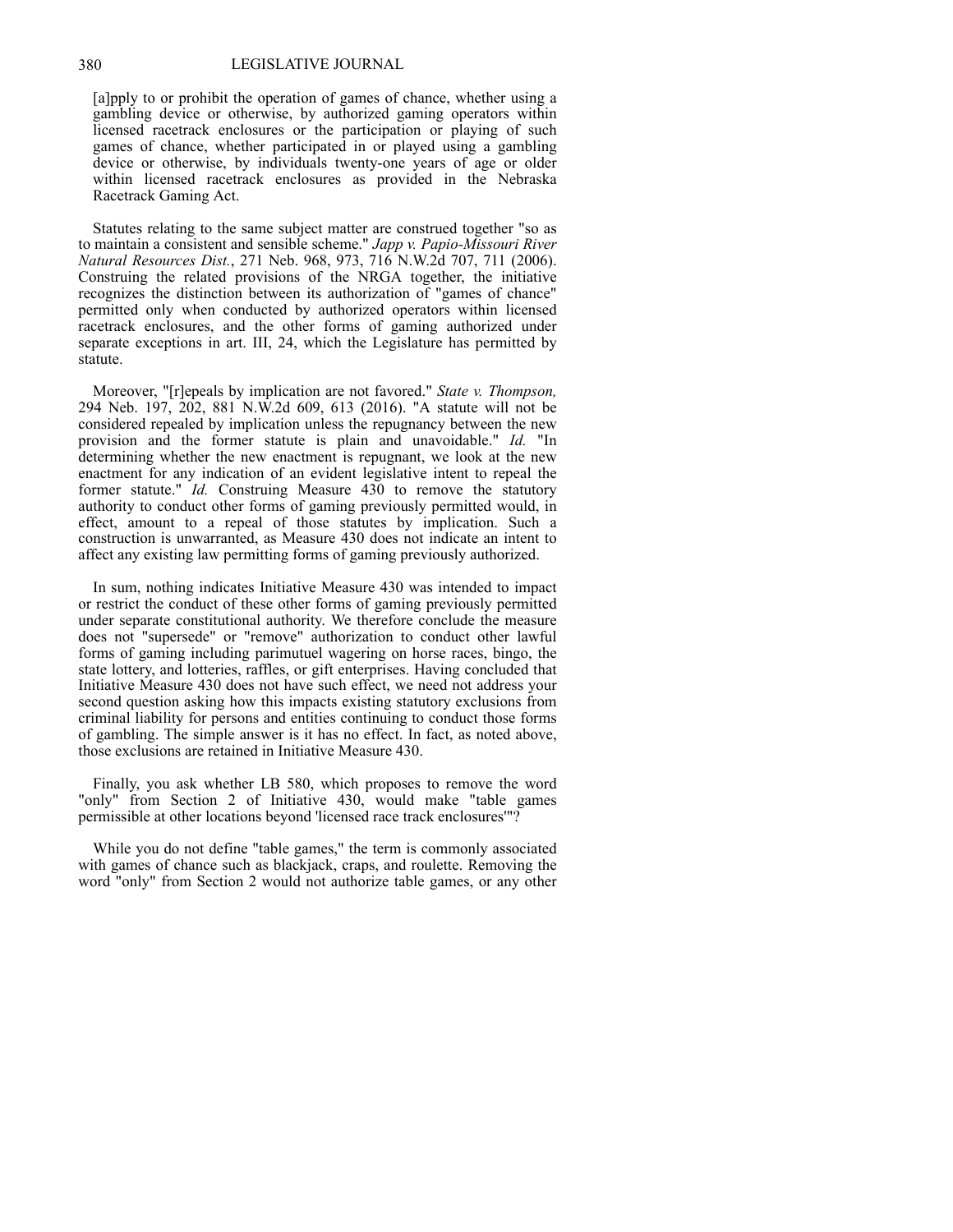games of chance, at locations other than licensed racetrack enclosures. The measure would then provide "the operation of games of chance is permitted by authorized gaming operators within licensed racetrack enclosures." Even if the word "only" is removed, games of chance could still only be operated at licensed racetracks.

Again, Initiative Measure 429 authorizes only legislation permitting games of chance when "conducted by authorized gaming operators within a licensed racetrack enclosure." *McNally* confirms that Initiative Measure 430 requires games of chance allowed by Initiative Measure 429 be conducted by authorized operators within a licensed racetrack enclosure. 307 Neb. at 127, 948 N.W.2d at 482 ("[A]mong the features of that regulatory scheme is limiting operation of such games to racetrack enclosures.") (plurality opinion). Thus, legislation attempting to authorize games of chance at other locations is not permitted under this constitutional amendment. Initiative Measure 430 is consistent with this limitation.

> Very truly yours, DOUGLAS J. PETERSON Attorney General (Signed) L. Jay Bartel Assistant Attorney General

Pc Patrick J. O'Donnell Clerk of the Nebraska Legislature

07‑1381‑29

 $\mathcal{L}=\mathcal{L}^{\mathcal{L}}$ 

<sup>1</sup>In addition, parimutuel wagering on horse races when conducted within licensed racetrack enclosures was approved in 1934. Neb. Const. art. III, § 24 (Comp. Stat. 1934). A 1958 amendment approved allowing laws providing for the licensing and regulation of bingo games conducted by nonprofit associations in existence for five years. Neb. Const. art. III, § 24 (Cum. Supp. 1959). In 1988, an amendment was approved which authorized parimutuel wagering on the results of horse races "wherever run either within or outside of the state . . . ." Neb. Const. art. III, § 24 (Supp. 1989).

<sup>2</sup>The Legislature has also acted to permit wagering on horse races (including intrastate and interstate simulcast wagering) and the conduct of bingo. *See* Neb. Rev. Stat. §§ 2‑1201 to 2‑1222 (2012 and Cum. Supp. 2020); Nebraska Bingo Act, Neb. Rev. Stat. §§ 9-201 to 9-266 (2012 and Cum. Supp. 2020).

<sup>3</sup>The Nebraska County and City Lottery Act also permits a keno lottery "in which a player selects up to twenty numbers from a total of eighty numbers on a paper ticket and a computer, other electronic selection device, or electrically operated blower machine which is not player-activated randomly selects up to twenty numbers from the same pool of eighty numbers and the winning players are determined by the correct matching of the numbers on the paper ticket selected by the players with the numbers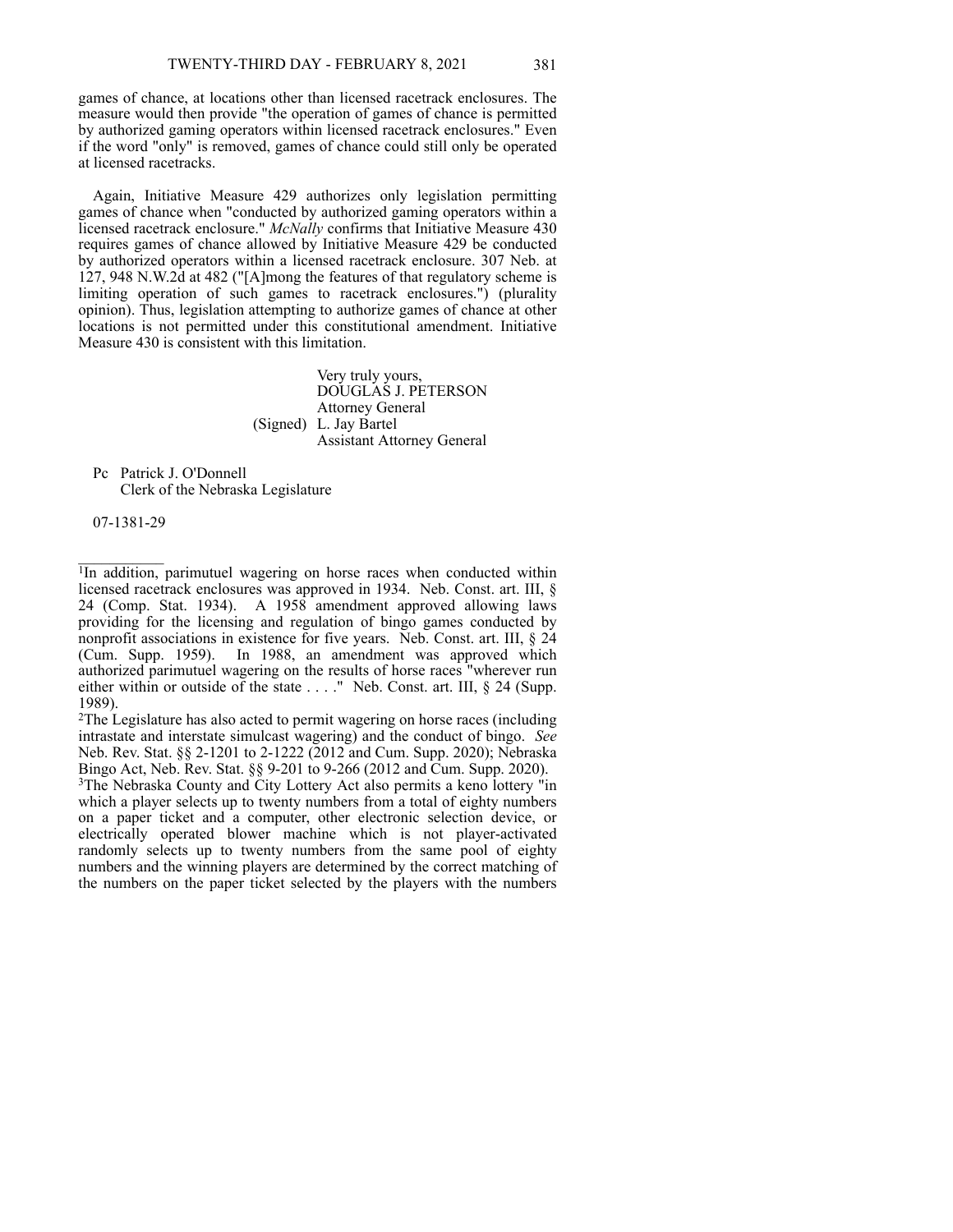randomly selected by the computer, other electronic selection device, or electrically operated blower machine." Neb. Rev. Stat. §  $9-607(1)(c)(ii)$ (2012).

 $4$ The Court declined to consider a claim that the Video Keno Initiative could not be enacted by statute and would require an amendment to the Nebraska Constitution because the proposed authorization of video keno would violate Neb. Const. art. III,  $\S$  24. This claim was found to be "a substantive constitutional challenge that [was] not justiciable unless and until the voters approve[d] the Video Keno Initiative." 272 Neb. at 488, 723 N.W.2d at 78. The initiative was not approved by the voters. Nebraska Blue Book 2018‑19 at 257. This office has opined that legislative attempts to authorize video or electronic forms of keno violate art. III, § 24, as such gaming is a prohibited "game of chance," not a permissible "lottery" for community betterment purposes. Op. Att'y Gen. No. 97013 (Feb. 13, 1997); Op. Att'y Gen. No. 96007 (Jan. 22, 1996).

## **AMENDMENT(S) - Print in Journal**

Senator Brandt filed the following amendment to LB600: [AM148](https://www.nebraskalegislature.gov/FloorDocs/107/PDF/AM/AM148.pdf)

1 1. On page 5, line 15, strike "as permitted by law and" and insert

2 "pursuant to sections 86‑574 to 86‑578 and,".

3 2. On page 8, line 23, strike the new matter and reinstate the

4 stricken matter.

#### Senator Kolterman filed the following amendment to LB16: [AM135](https://www.nebraskalegislature.gov/FloorDocs/107/PDF/AM/AM135.pdf)

1 1. On page 6, strike lines 25 through 31 and insert the following 2 new subsection:

3 "(10) Beginning on July 1, 2023, or as soon thereafter as

4 administratively possible, and on July 1 or as soon thereafter as

5 administratively possible of each year thereafter, the State Treasurer

6 shall transfer from the General Fund to the Nebraska Retirement Fund for

7 Judges an amount equal to five percent of the total annual compensation

8 of all members of the retirement system. For purposes of this subsection,

9 total annual compensation is based on the total member compensation

10 reported in the most recent actuarial valuation report for the retirement

11 system prepared pursuant to section 84-1503."

12 2. On page 7, strike lines 1 and 2.

#### **ANNOUNCEMENT(S)**

Priority designation(s) received:

Sanders - LB389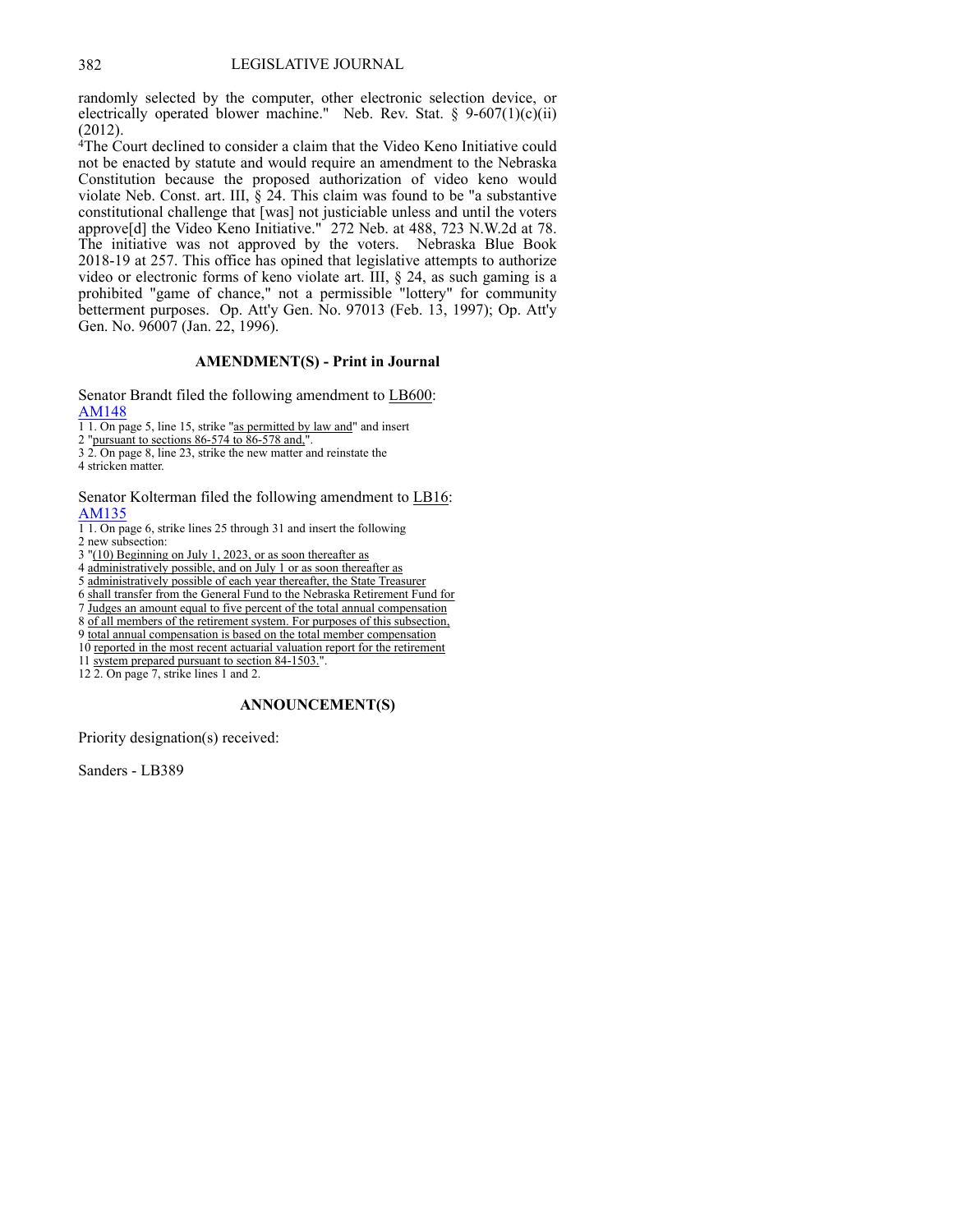## **RESOLUTION(S)**

#### **LEGISLATIVE RESOLUTION 39.** Introduced by Cavanaugh, M., 6.

 WHEREAS, Amanda Gorman of Los Angeles, California, became the first Los Angeles Youth Poet Laureate in 2014 and the first National Youth Poet Laureate of the United States in 2017; and

 WHEREAS, she is the youngest known poet to present at a presidential inauguration; and

 WHEREAS, Amanda Gorman recited her original poem, "The Hill We Climb", at the fifty-ninth presidential inauguration on January 20, 2021; and

 WHEREAS, her poem is a call for unity and reconciliation in the American public; and

 WHEREAS, she derived inspiration for her poem after studying great American leaders, including Frederick Douglass, Abraham Lincoln, and Martin Luther King, Jr.; and

 WHEREAS, she overcame a speech impediment to become a performing poet laureate and orator.

 NOW, THEREFORE, BE IT RESOLVED BY THE MEMBERS OF THE ONE HUNDRED SEVENTH LEGISLATURE OF NEBRASKA, FIRST SESSION:

 1. That the Nebraska Unicameral Legislature congratulates Amanda Gorman for overcoming many challenges, achieving historic success, and presenting her poetry at the inauguration of the forty‑sixth President of the United States, Joseph R. Biden, Jr.

2. That a copy of this resolution be delivered to Amanda Gorman.

Laid over.

## **UNANIMOUS CONSENT - Add Cointroducer(s)**

Unanimous consent to add Senator(s) as cointroducer(s). No objections. So ordered.

Senator Morfeld name added to LB4. Senator Hilkemann name added to LB4. Senator Brandt name added to LB4. Senator Murman name added to LB4.

Senator Moser name added to LB4.

Senator Lindstrom name added to LB4.

Senator Albrecht name added to LB4.

Senator Cavanaugh, M. name added to LB4.

Senator Williams name added to LB4.

Senator Vargas name added to LB4.

Senator Hunt name added to LB11.

Senator Geist name added to LB461.

Senator Moser name added to LB542.

Senator Murman name added to LB595.

Senator Murman name added to LB596.